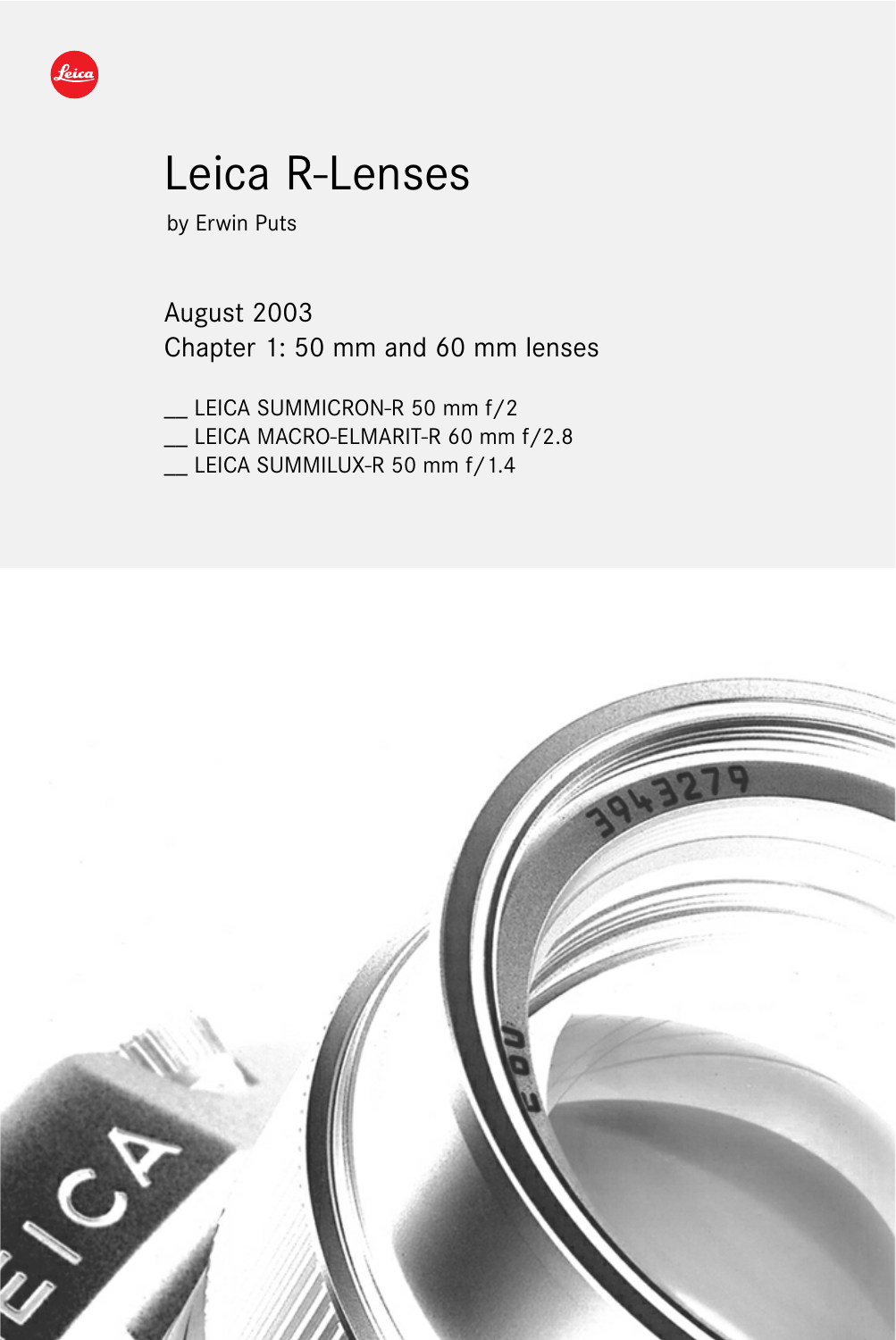From 1925 to 1950, the lens with a focal length of 50mm was the most used standard lens. Much has been written about the diagonal of the film format being the dsetermining value for its definition as the 'standard lens'. The length of the diagonal of the 35mm-format is 43mm (to be precise: 43.27mm) and therefore this should actually be its focal length. In fact any focal length from 43 to 58mm has been used for the standard lens. More importnat from my point of view are the perspective and angle of view that one gets with a 50mm lens. When Prof. Berek was calculating the first 50mm lens for the new Leica format as it was known in those days, he was without doubt searching for a balanced compromise between useability, speed, depth-offield, and optical performance. In addition, the lens should exploit all capabilities of the somewhat unorthodox image size that Barnack had chosen. The aspect ratio of 2:3 (1: 1.5) was known from the then ubiquitous 6x9cm print size, but most paper sizes had an aspect ratio between 1:1.25 und 1:1.38. The "golden section", i.e. the ideal proportion as used by painters, had an aspect ratio of 1:1.62, slightly more than Barnack's format.

### \_\_Artistic considerations

The Leica was intentionally designed as a camera to be used in an upright posiion and in front of the eye. The maximum viewing angle of humans is limited to 140 degrees in the vertical direction and 200 degrees in the horizontal position. And this ratio (1:1.43) is quite close to the ratio of the Barnack negative size. What you can intuitively observe with your eyes, can be captured almost identically on the negative. A small trick: when you observe the scene with squinted eyes you will see a blurred picture, but the outlines of subjects and their distribution over the image area can be detected with ease. This helps to find a good or interesting composition. The viewing angle of 47 degrees and the perspective (meaning the relationship between the size of the depicted objects at the different distances) of the 50mm lens supports the correct reproduction of the intuitive observations on the final print. The first generation of Leica photographers almost exclusively employed the 50mm lens, evan after the introduction of interchangeable lenses. And with this lens, often stopped down to 1:8, photographic masterpieces have been created. A picture originates between the ears, but one needs an instrument that can capture the scene on film exactly as it was experienced. The '50mm' has much more potential than is often believed.

In recent times it has gotten a bit quiet around the normal lens. You will quite often hear that the focal length 35mm represents the natural perspective in a more pleasing way. In part this is just a matter of taste or opinion. Every picture has a main motive and some environment surrounding the subject. Or in other words: a foreground and a background. In photographic composition the size relation between main subject and background is quite important. If you look closely at pictures, you will often find that the picture taken with a 35mm lens is a bit tense and intrusive, because of the prominent position of the main subject in the focus of attention.

The '50mm' is a bit more balanced in its representaion of bakkground and foreground and the size relations are often harmoniously proportioned. Both perspectives are valid and one needs to understand the subtle visual differences, as this helps you to make the right decision for the selection of a lens.

## \_\_Optical considerations

The optical evolution normally proceeds in a smooth and orderly way, but sometimes we note an unexpected jump. The first theories about aberrations were developed by mathematicians and practical experience was gathered by makers of telescopes and microscopes. It is therefore logical that maximum resolution is a very important quality criterion. You will not be happy when the distinct spot in the sky is not a star but a double star! The optical designers tried to correct the aberrations in such a way that the resulting image point (the spot) was as small as possible. Often this meant that the small spot was surrounded by a larger area of halo or flare that reduced contrast. In those days that was the least of problems. Already in 1936, Dr. Fricke, Leitz Wetzlar, argued that edge sharpness was more important than resolution. MTF measurements were not yet invented, but his discourse pointed in that direction. In the fifties, TV became a commodity. There was considerable research to match the quality of the TV image to that of the 8mm movie format. The TV image however is restricted to 625 lines in the vertical direction and more resolution cannot be realized than is possible with these TV screen limitations.(this is identical to the current dicussion about pixel size and number in comparison to film emulsions. History repeats itself!).

Dr. Schade was the first person who discovered that an improvement in contrast was the cause of a visually enhanced sharpness impression, even with identical or lower resolution. This knowledge, first employed in the TV design in America, has been adopted by Dr. Mandler, Leitz-Midland, when he designed the first Summicron-R 50mm f/2, introduced in 1964 together with the new Leicaflex. This lens had a very high contrast and image quality judged by the then accepted standards. The high level of contrast was coupled in a smart way to a high level of resolution and for a long period, because of its excellence in terms of the micro-contrast at the limit of useable resolution, this lens served as the reference lens for tests of film emulsions. If you are engaged in collecting Leica lenses, this one should be in your collection as a significant milestone in lens design. Since then, Leica designers have always been engaged in optimizing, which is not the same as maximizing, contrast and resolution at full aperture.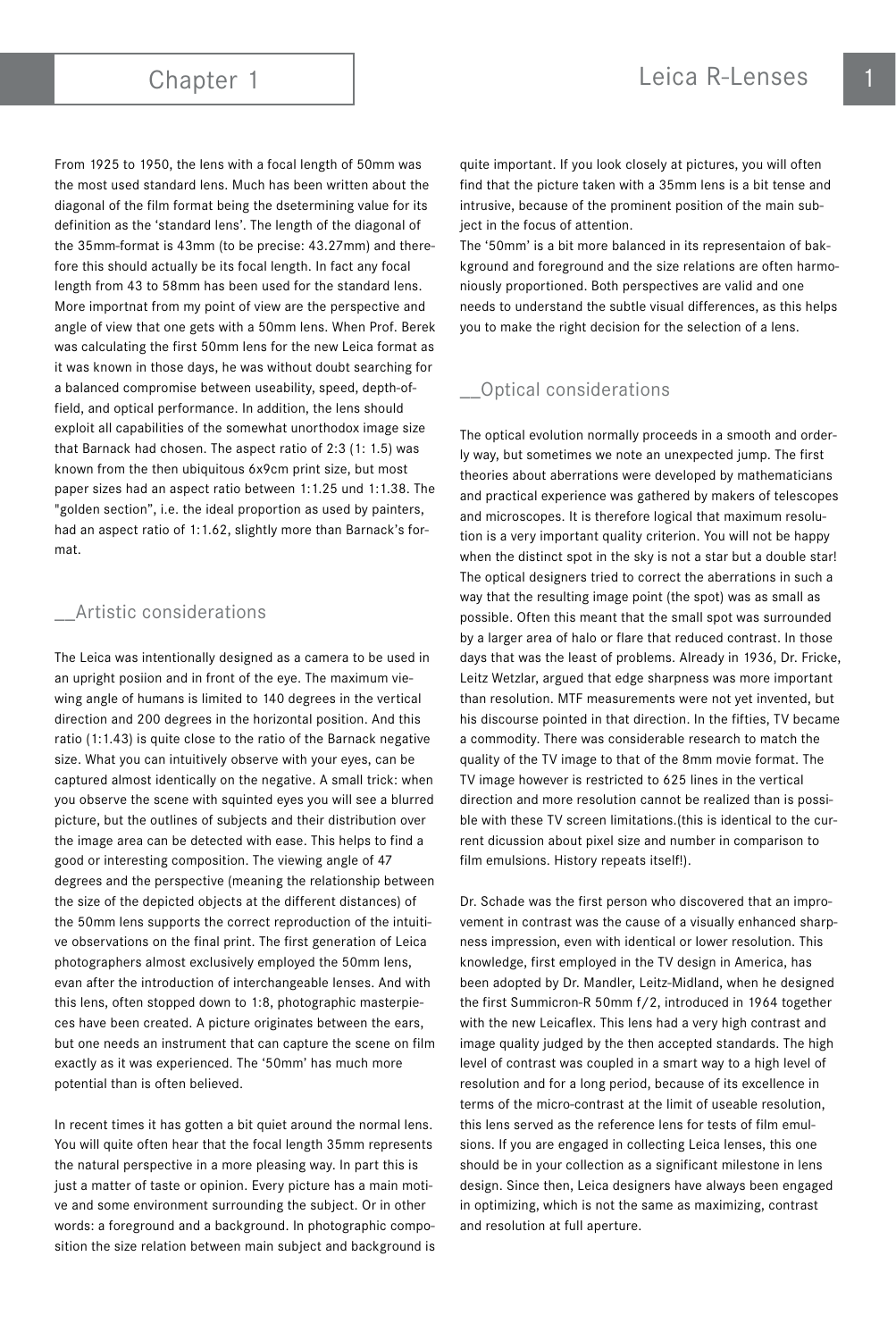### \_\_Aberrations

You can imagine that a scene is made up of many small patches with different brightness. Their distribution is the basis for a good composition and may be used to find an interesting composition. At the moment we are only interested in the fact that the lens should reproduce these brightness spots faithfully. Even the smallest image point must have some extension and therefore a certain amount of energy as the light quanta are themselves energy particles. The light rays of on object point fall on the surface of a lens and are refracted by the spherical form of the surface to form an image point as small as possible. These image points on the negative are very small (typically 0.005mm in diameter). If you look at such a point very closely, you will note that it consists of a very small bright core where most of the light rays are focused, and a larger circle around the core where the rest of the rays will fall. This is a rim caused by flare. If we have a very small core and a large area around the core, we have maximum resolution but contrast will be very low. You can reduce the circle of flare around the core, with the effect that more rays will be concentrated in that core, but we now need a larger area for more rays. Now contrast is at optimum, but resolution is slightly less (see illustration below).

The designer has clearly some influence on the shape and composition of this image point. He/she can try to find a certain compromise between between both extremes and nudge the design in a certain direction. The residual aberrations that are always present, because of the fact that the optical errors cannot be reduced to zero, will influence the final image quality. Object points that are on or close to the optical axis will be represented as circular image points and are relatively easy to correct. That is why a good image quality in the center of the image field is not so difficult to achieve provided you restrict yourself to small apertures. When the maximum aperture is quite large, say f/2 or f/1.4, it is no longer a simple task to get

good quality in the center. If you go to positions away from the axis, the distance from image point to optical axis (image height) will increase and the rays will fall obliquely on the image plane (angle of entrance). Now we will encounter new types of aberrations like astigmatism and coma that are quite difficult to correct. And some of these aberrations will, depending on image height and entrance angle, increase disproportionally in magnitude. As an example we may use spherical aberration. If we increase the aperture from f/2.8 to f/1.4, the magnitude of error increases ninefold.

To complicate matters, we know that we can only correct a lens optimally for a certain distance or magification. Mostly we use the infinity distance as the reference, but for macro lenses another distance should be selected. The image quality cannot be evenly distributed over all distances, over the whole image field and at all apertures. And the wider the aperture, the more difficult it will be to find a satisfactory balance of error correction. And finally we have to face the chromatic aberrations. It is well-known that every color is refracted in an optical system by a different amount (dispersion). This means that every color (red, blue, green and so on) will have its own optimal sharpness plane and that all colors will be seen with differences in sharpness. This so called longitudinal chromatic aberration must be taken into consideration when you are searching for a compromise between highest contrast and resolution of small textural details.

These facts may illustrate that any lens is always a compromise solution between many and often conflicting characteristics decided upon by humans. Even the best computer program can produce only numerical indications for this balancing. At the end of the day the optical designer has to make the final decisions. The three standard lenses in the Leica R-system therefore offer a different set of capabilities and performances.

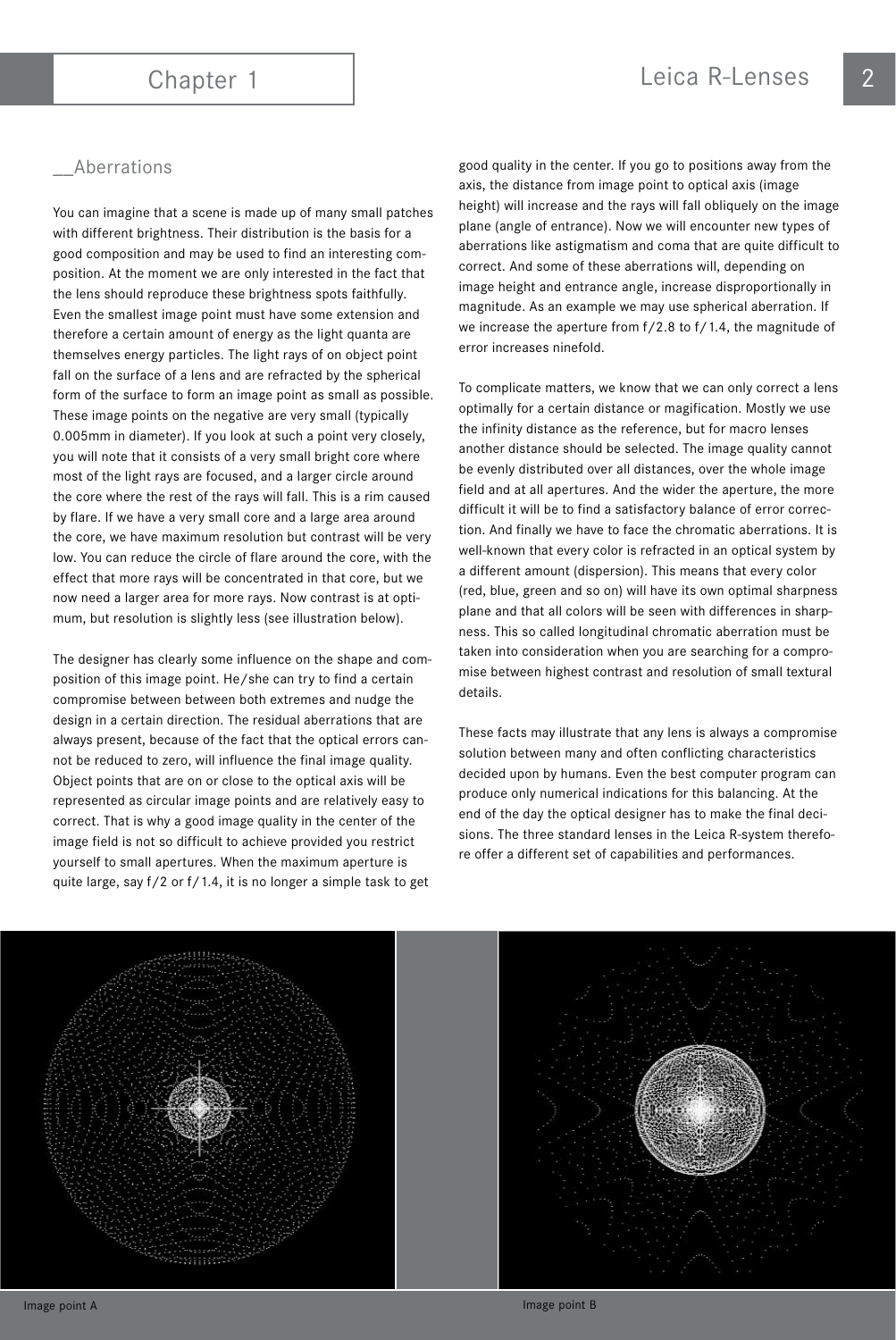### \_\_Three standard lenses

At this moment there are three lenses in the lens line-up that may be designated as standard or normal lenses:the Summilux-R 50mm f/1.4 (1998), the Summicron-R 50mm f/2 (1976) and the Macro-Elmarit-R 60mm f/2.8 (1972). There are good reasons to classify this last lens as a special lens for macro purposes. I would rather see this one as a very interesting standard lens with some remarkable properties.



### \_\_ LEICA SUMMICRON-R 50 mm f/2

The current Summicron-R is almost identical in optical construction with its counterpart in the M-system. It is one of the two or three best standard lenses in the world. The predecessor from 1964 was balanced for high contrast at wide openings. The disadvantage of the design was a slight shift of focus when stopping down, that resulted in the best sharpness zone shifting from center to a zone outside of the center. The current version is a bit less contrasty at full aperture, but performs better when stopping down, and its image quality is more evenly distributed over the whole image area. Stopped down to f/4 the lens already delivers its best performance. Over an image area with a diameter of 24mm excellent quality can be seen. Brilliance, edge sharpness and resolution smoothly work together to create images with crisp rendition and almost a 3-dimensional effect. Most objects are 3-dimensional and should, when projected onto a flat plane (paper or screen), keep these properties.

Image quality falls off towards the corners, i.e. if the image quality across the whole negative area is really crucial, one should consider the Macro-Elmarit-R 60mm f/2.8.

Wide open the 5 Lp/mm are not yet at optimum position. This can be detected in the slight softness of delineations of main subject outlines. The curve itself is a bit wavy. At an image height of 12mm the line is split in two different lines for the tangential and sagital image plane. This behaviour often indicates

the presence of astigmatism (horizonatal and vertical lines are sharp in different positions of the image plane) and coma.



The fact that the curve turns upwards in the corners indicates the influence of vignetting. Especially the curve for 20 Lp/mm (third group of lines in the diagram) is responsible for the somewhat soft definition of the finer image details in the outer areas of the negative.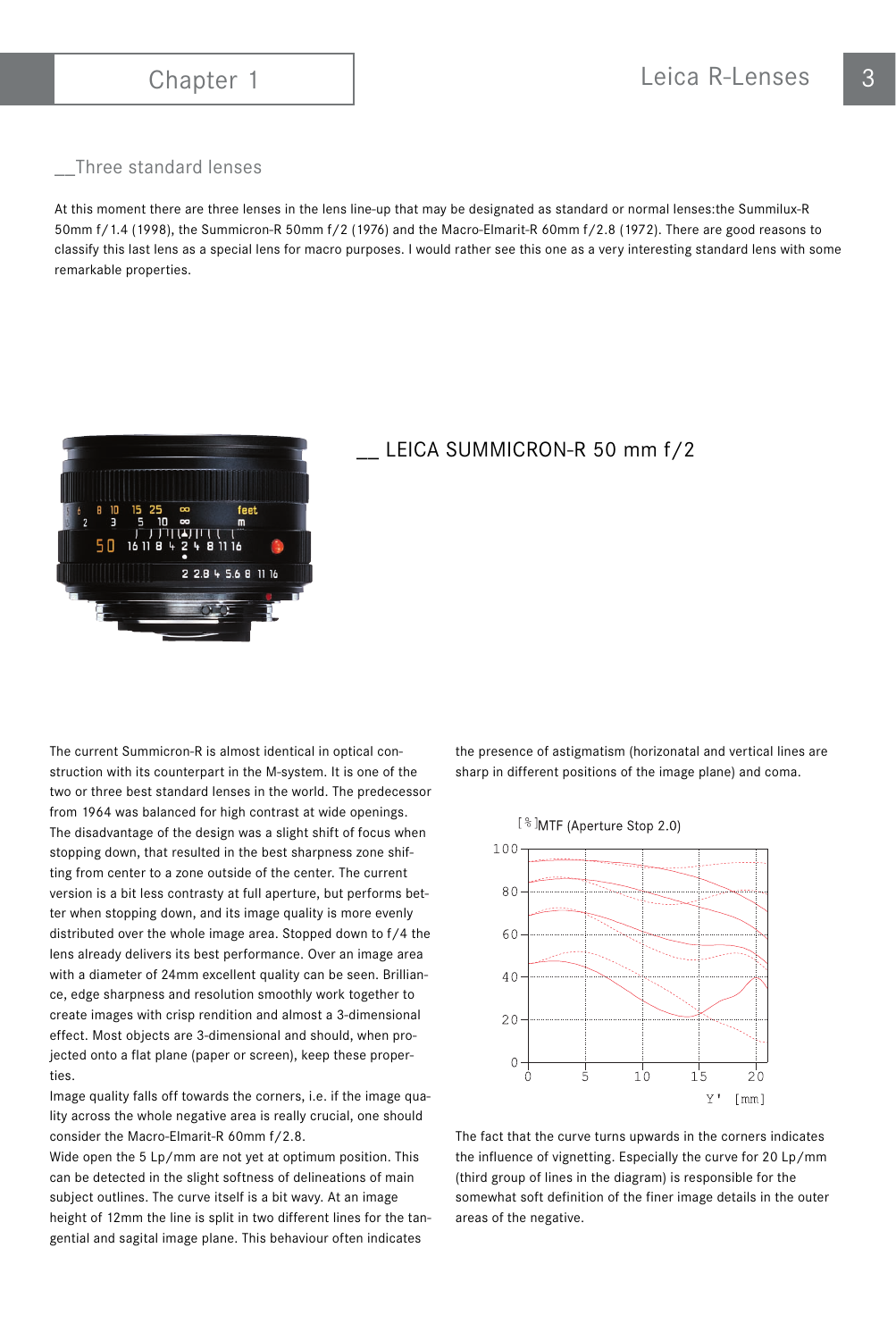

At f/5.6 the performance is outstanding. The line for 40 Lp/mm is now as good as that for10 Lp/mm wide open. The higher the contrast at 40 Lp/mm, the higher the clarity of the fine image details. The line for 5 Lp/mm is completely level now. The fact that the outer zones do not improve in the same way at the higher frequencies indicates the presence of residual aberrations.



At f/8 you will detect a slight drop in the curve for 5 Lp/mm, as can be seen in the other curves too. This small loss of contrast indicates the influence of diffraction that starts to have effect at this small diamter of the aperture opening. Small differences should not be over-emphasized. Every lens has a tolerance range of 5% in the values of the curves. This is true for all MTFgraphs.

The Summicron-R 50mm f/2 offers outstanding image quality that can hardly be improved as long as one sticks to the six elements normally employed.

In complicated light conditions (contre-jour or backlighting,



strong light sources that fall obliquely on the lens surface, extreme differences in subject contrast, that produce flare in the shadowy parts and specular highlights) this excellent performance is preserved. Flare and secondary reflections are minimal. Specifically with slides that can render a larger contrast range, this performance shows in really deep black shadow areas. A bit typical for the Summicron design is the occurrence of a hazy patch of light in the center of the image in situations where a large and bright backgound is part of the scene and can act as a light box. In this situation a small change of position can correct this phenomenon.



Vignetting at the edges is visible with almost two stops at full aperture. Vignetting is not so easy to analyse as seems to be the case.With a motive that has a uniform and medium bright illumination, you will see the vignetting quite clearly. With a very bright or dark background or when there are many details in the picture, it is not so easy to detect.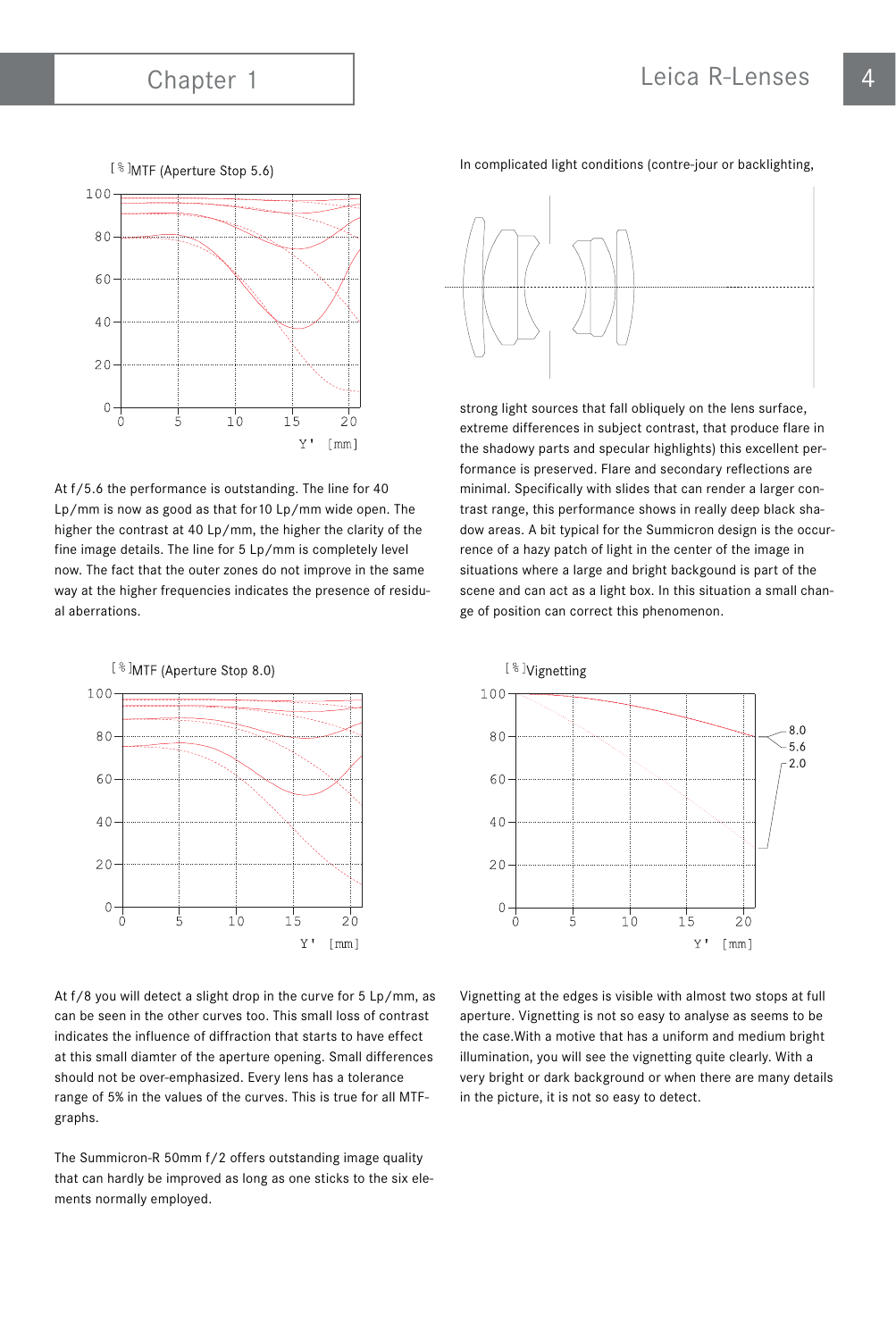### **Effective Distortion**



Distortion is visible with 1% at the dges of the image area. At an image height of 12mm (the top border of the negative in normal horizontal position) the distortion is hardly detectable. The general rule says that distortion above 1 to 2% will be seen, as straight lines then visibly become slightly curved.

Leica lenses are always calculated according Barnack's famous motto: small negatives, large pictures. It is in fact a pity to to restrict yourself to color pictures on a small print. Leica images should be printed at least on A4 (24x30cm) or projected with larger magnifications. It is only then that the performance of Leica lenses can be appreciated. It is clear that fine detail is only visible when the magnification is above the threshold of human perception. Small details with a size of 0.01mm or 0.005mm on the negative need a resolution of 50 to 100 Lp/mm with good micro-contrast. In normal conditions and at a distance of 25cm the eye can discern about 3 to 6 Lp/mm. This means we need an enlargement between 8x and 32x to see the detail in the negative.

|                    | Eye $3$ Lp/mm | Eye $6 \text{ Lp/mm}$ |
|--------------------|---------------|-----------------------|
| Negative 50 Lp/mm  | 16x           | 8x                    |
| Negative 100 Lp/mm | 32x           | 16x                   |

At smaller print magnifications and print sizes we are unable to see the many details present in the subject and captured by our Leica lenses. The joy and pleasure in using Leica lenses could be enhanced when we exploit the quality to the full. The 50mm lens with an aperture of f/2 can be employed universally and its full aperture can be used without restrictions. You should always strive to use the highest possible shutter speed. The old rule of thumb that the reciprocal of the focal length is the speed limit for handheld photogrpahy is not a very smart one. With a 50mm lens that would imply 1/60 of a second, which is evidently too slow to counter the self-excited vibration of the body (heart beat). The smaller details and especially the edge sharpness will be disturbed. The overall impression of the image is soft.

There is hardly a subject that cannot be photographed with good effect with a 50mm lens. The palette of possibilties runs from landscape to portrait, from still life to reportage. And in photographic style there are no restrictions: dynamical or constructed, spontaneous or reflective, every approch is possible. You can do more with a 50mm than is often assumed. And as noted in the introduction, the perspective is natural and relaxed. Artistically the 50mm is a challenge to use. The 35mm format with its 1:1.5 aspect ratio is a bit to wide for most compositions. You need to carefully position the main subjects and secondary subjects in a good foreground-background realtion to get a fine composition.

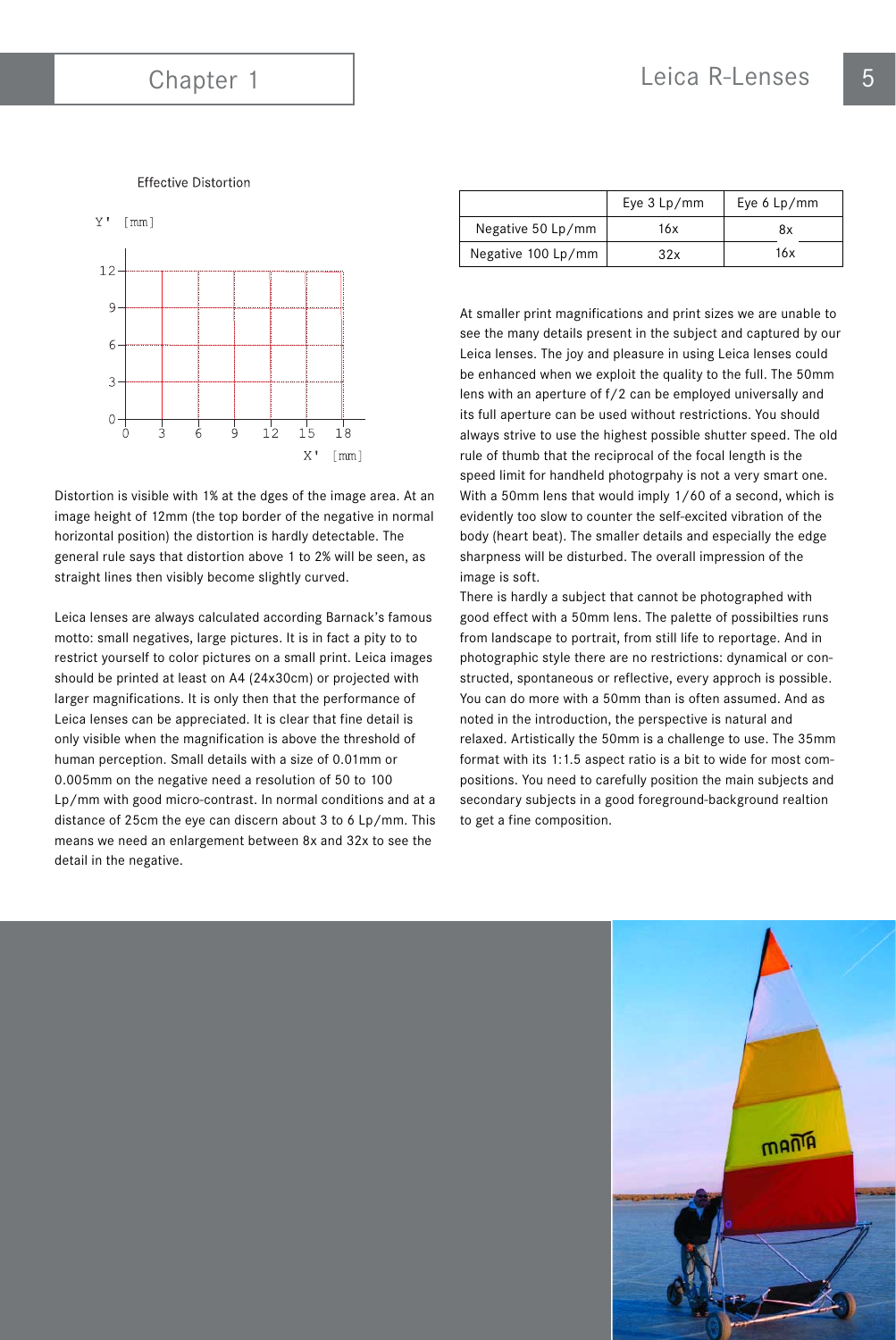

## LEICA MACRO-ELMARIT-R 60 mm f/2.8

It is often an advantage to use a lens with an aperture that is as large as possible, as with the Summilux-R. The added value of such a lens should be carefully considered. Depth-of-field is very small and when you enlarge, the depth-of-field is reduced again. The tables for the depth-of-field are based on a circle of confusion of 0.033mm, which is too large in many situations for critical work.



Here a trick can help: if you wish to enlarge or project substantially larger, you can find the real depth-of-field according to this rule: Aperture on the lens used is f/8. The depth-of-field is now read off the table at the f/4 line for big enlargements and at the f/5.6 linefor smaller enlargements. This rule works also for the close-up capabilities of the Macro-Elmarit-R 60mm f/2.8.

This lens is often characterized as a true macro lens. You should see this designation in a wider perspective. The 'Macro' in the designation does not imply that the lens is calculated for very close distances and high magnifications. The macro range is normally described as the magnification range from 1:1.0 to 1:50.0 or with distances from 1000mm to 10mm. Actually, the Macro-Elmarit should be designated as a close-range Elmarit. Normally a lens is calculated for optical infinity, that is a distance equal to 500 to 1000 x the focal length. It is logical that at closer distances the optical performance will drop a bit, as the aberrations are not corrected fully in this range. Partly you can compensate by stopping down. And you will often read the recommendation to stop down the lens when you are at close range with your lens to improve the image quality. True macroscopic lenses are designed for one optimum (small) magnification or distance range. The Macro-Elmarit-R has been designed and corrected for the medium distances in order to provide for excellent performance at infinity. The diagrams show quite good MTF values at the infinity position and especially at medium apertures the performance is better than with the Summicron-R.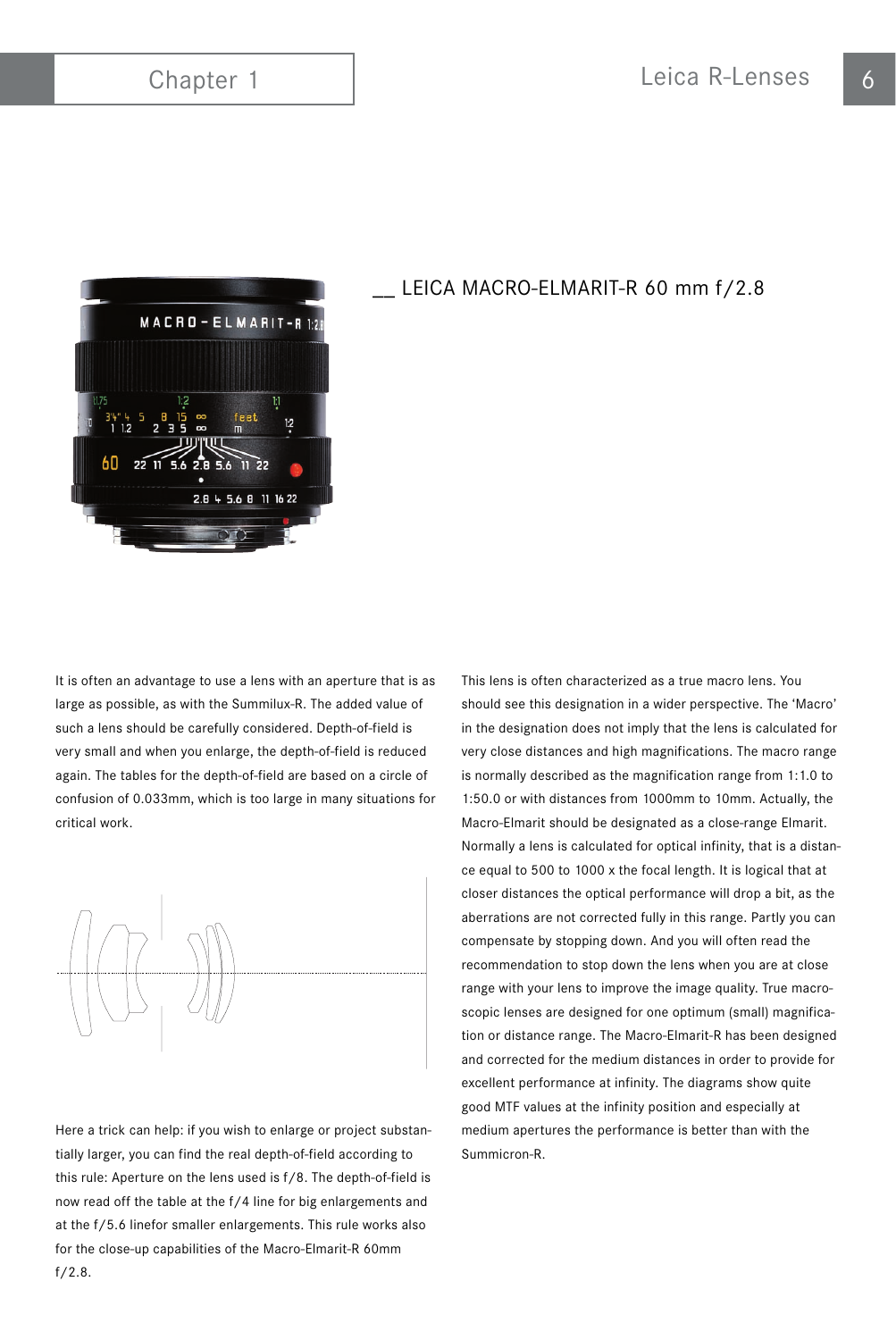[ % ] MTF (Aperture Stop 2.8)



At aperture f/2.8 the line for 5 Lp/mm is already located quite high and straight. The 10 and 20 Lp/mm are on the low side and you will note that medium fine detail will be outlined with faintly soft edges.





At aperture f/5.6 the correction of the aberrations is excellent. The 5 and 10 Lp/mm are very high and indicate very high contrast and good resolution. The 40 Lp/mm curve drops a bit from center to corner. But one should be careful here. These very small image details are not so sensitive to small differences in contrast as the subject outlines.

[%]MTF (Aperture Stop 8.0)



At aperture f/8 you will see (as with the Summicron-R 50mm f/2) the effect of diffraction. The contrast drops a bit. Again a remark: these effects can be calculated and shown in a diagram: it is not so easy to detect this in real photographic practice.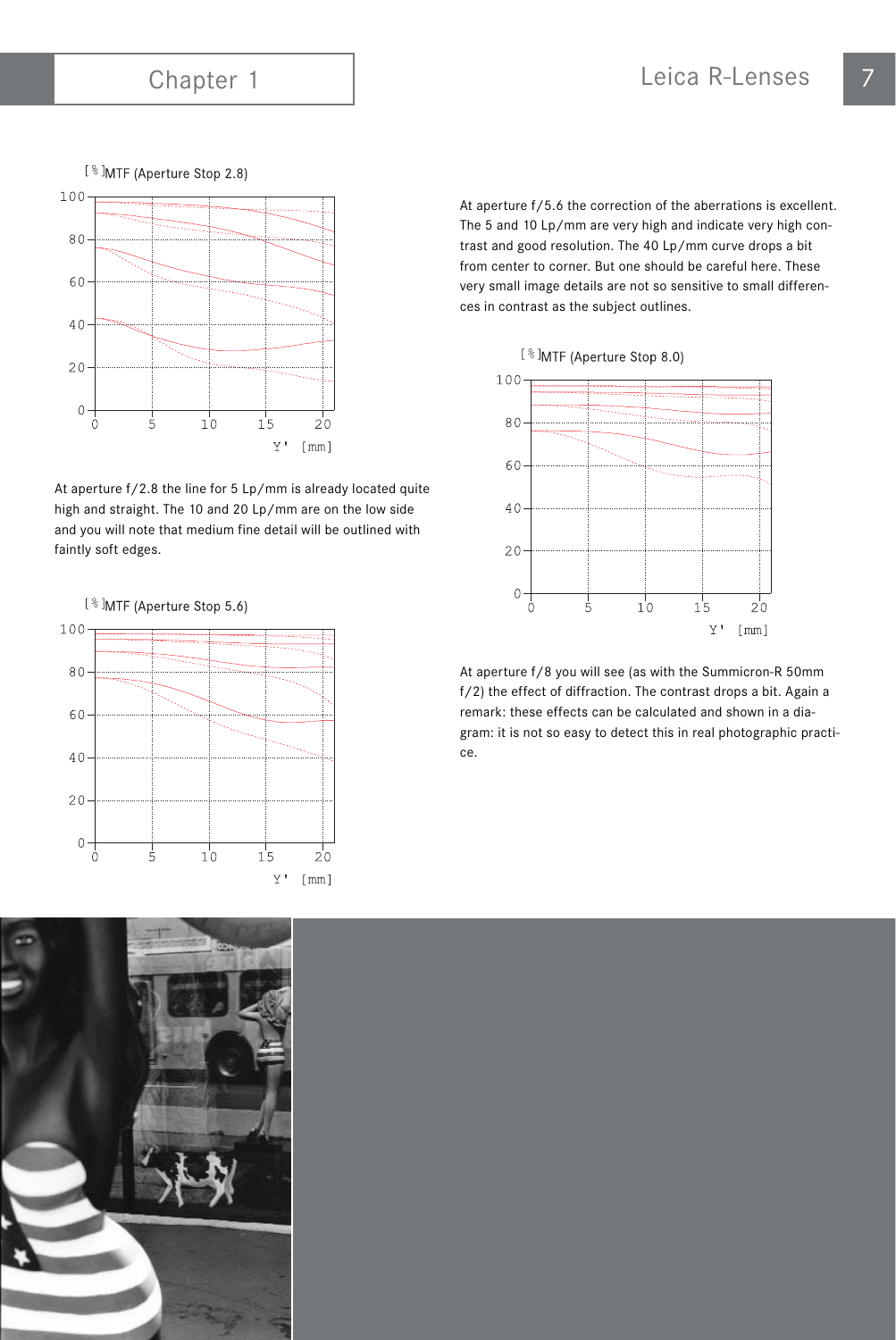**Effective Distortion** 

The Macro-Elmarit-R 60mm f/2.8 has no distortion and the performance is equally good from center to edge.



If you are looking for a standard lens that delivers superior performance at medium apertures and distances, then the Macro-Elmarit-R is frst choice. This quality can be exploited best when using a tripod or working with high shutter speeds. And (often overlooked) the subject matter must have those fine textural details, after all, the lens cannot capture what is not available. In the close-up range, between 70cm and 20cm, there is a fascinating world to explore, if you are open-eyed and wish to see new patterns in ordinary subjects. In this range the optical quality is outstandingly good. A small drop in contrast cannot be avoided, but can be accepted as the textural details are already captured quite clearly. Objects with a considerable depth should be photographed with quite small apertures and whenever possible with some backlighting to preserve the sense of depth. At a magnification of 1:10 the depth-of-field at f/5.6 is a mere 4cm. It is advantageous that the unsharpness gradient is quite smooth: unsharp detail will retain its shape and can be

easily recognized. Flare cannot be detected and vignetting is quite small .



The diagram shows a smooth curve, which helps to lessen the effect of vignetting. If absolutely even illumination is required, an aperture of smaller than f/5.6 should be used where the limit of natural vignetting is reached.

The big advantage of this type of lens is the possibility to change quickly and smoothly from close-up to medium distances. Detail pictures and overviews can be made in one sweep from infinity to magnification 1:2. The slightly smaller angle of view of 39 degrees (compared to 47 degrees with the 50mm) assists in isolating the main subject. The Macro-Elmarit-R is a general purpose lens and can be used with all subjects and most photographic conditions. It is not a true reportage lens, as the long focusing movement is a bit slow when you need to go from close-up to long distance. But in all situations where the documentary and meditative style of photography is selected, this lens is the best choice.

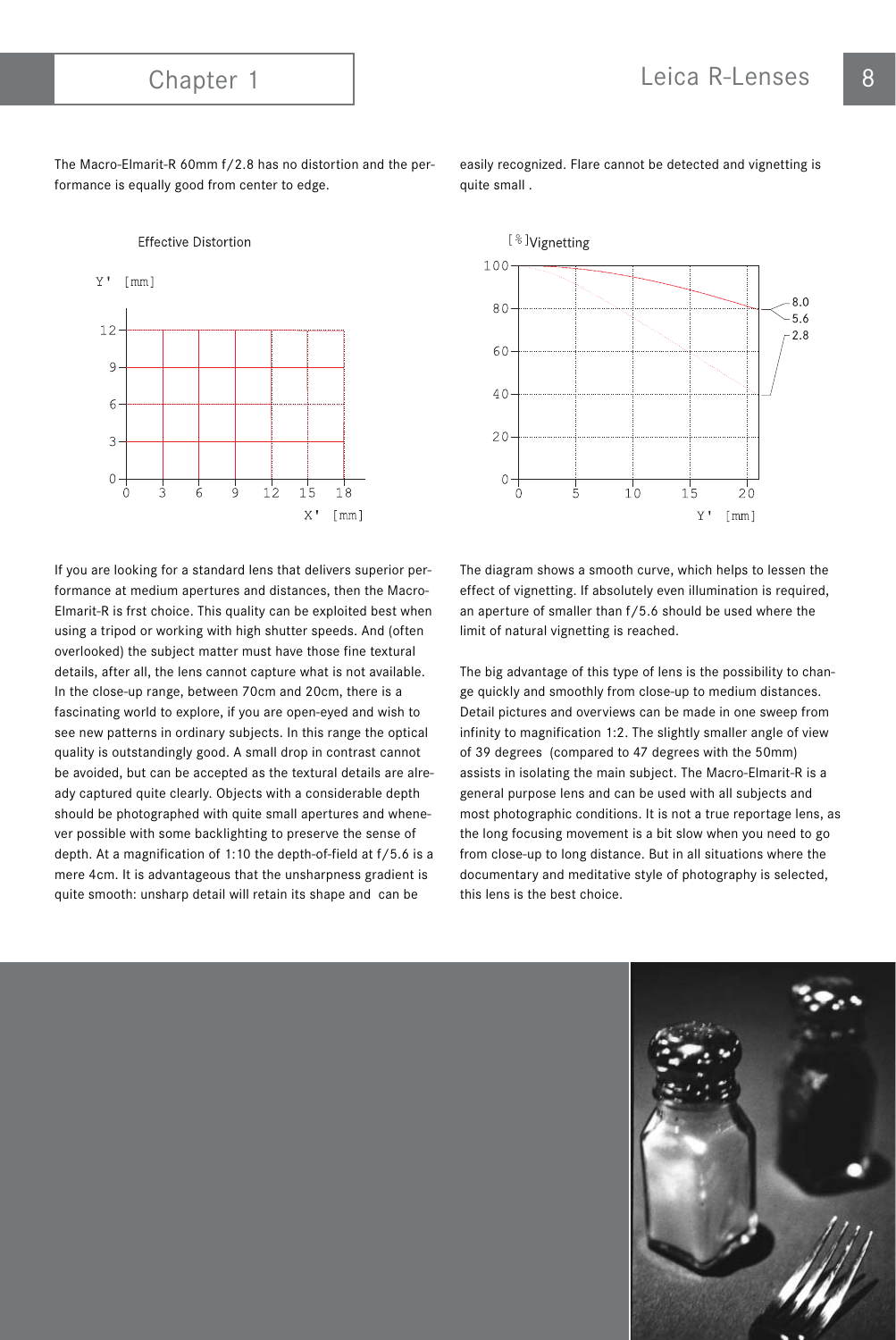

### LEICA SUMMILUX-R 50 mm f/1.4

The jump from 2.8 to 1.4 brings a fourfold increase in the amount of light energy that travels through the optical system. And some aberrations grow in magnitude by a factor of nine. Specifically the spherical aberration and the chromatic variation of spherical aberration and coma are nasty funspoilers. You can not eliminate these errors, only compensate them with other aberrations. That is why a truly outstanding 1.4-lens is so difficult to design.



The first version of the Summilux-R 50mm f/1.4 from 1970 had commendable performance and was as good as the rest of the competition. It was not better though, and one should reflect on the fact that in those days a 1.4-lens was a must for every manufacturer in the front rank of optical design. Wide open the image was soft and with low contrast. Stopped down the quality improved, but the lens never reached the performance level of the Summicron-R. Specifically the quality in the outer zonal areas was not very good even at f/4.

The new design from 1998 with 8 elements solved these problems and more! At aperture f/1.4 the performance is very close to that of the Summicron-R at f/2. I write 'almost' as the lens shows a very faint softness under critical inspection and large magnifications. The curves for 5 and 10 Lp/mm are located a bit low and this signifies a lower overall contrast and a softness at the edges of subject outlines. The maximum resolution is not yet at its best at this aperture. You can discover this under test conditions, but generally it makes no sense to test a 1.4 lens wide open for best resolution. You will not use this lens at maximum aperture to make high resolution pictures. A more relevant practical comparison is the one I made when, during a two week holiday, I used both the Summicron-R at aperture f/2 and the Summilux-R at aperture f/1.4 and f/2. During the projection of the slides it was often impossible to identify which lens was used for the pictures. We may state that for most picture taking situations the Summilux-R performs as well as the Summicron-R at when both are set at aperture f/2 the Summilux is a tad better. At aperture f/1.4 the vignetting is identical to that of the Summicron-R at f/2.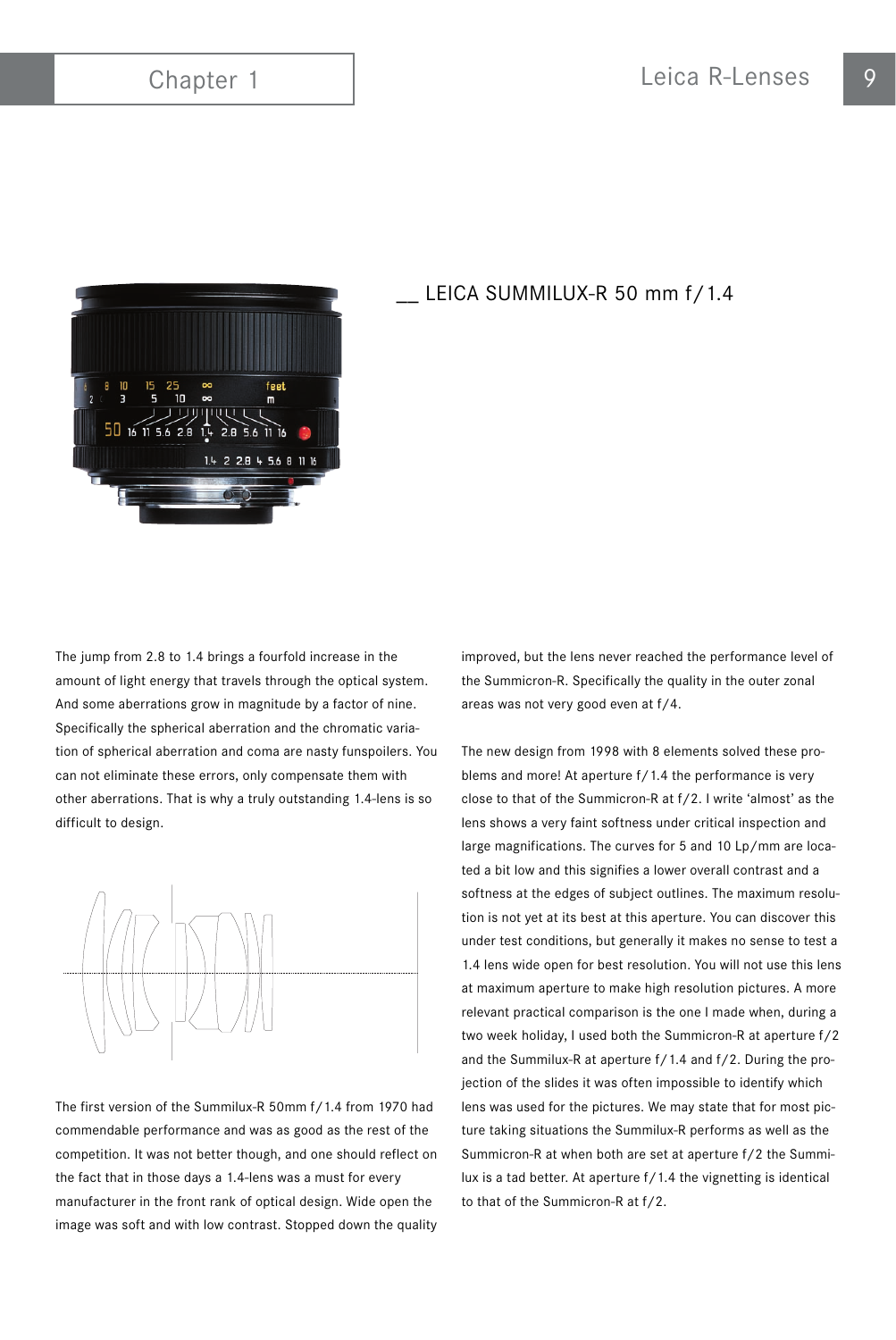

It is really fun to use this lens at aprture f/1.4. The bright image on the finder screen allows for fast and secure focusing and the resulting pictures have a special charm and character. With aperture f/1.4 under-exposure is not so very critical as the light gathering power allows the main subject detail in the shadows to have clean outlines and the specular highlights to be cleanly delineated. The fine textural details in the main subject (where the sharpness plane is located) show clarity, the colors are saturated without being on the dark side. The sum of all these characteristics creates pictures with the famous Leica look.

Flare in high contrast situations is very minor, but whenever possible, the built-in lens hood is a must. Tricky lighting can spoil the day. The big surprise with the Summilux-R is the remarkably high image quality when stopping down. This is not

an obvious result. You buy a lens not only for its wide open performance, but want to use it also at smaller apertures with equally good or better results. Especially the improvement of the performance in the area outside the center of the image is very high.

[%]MTF (Aperture Stop 2.8)



At aperture f/2.8 the Summilux-R equals the Summicron at aperture f/5.6. Especially the location of the curve for 5 Lp/mm indicates a very high image contrast. Very fine details in the edges are still weak and blurred. Look at the curve for 40 Lp/mm beyond an image height of 15mm. The rapid increase in performance when stopping down indicates a low level of residual aberrations, specifically the chromatic aberrations. At f/5.6 the Summilux is so good that you need the best films to realize the image potential.